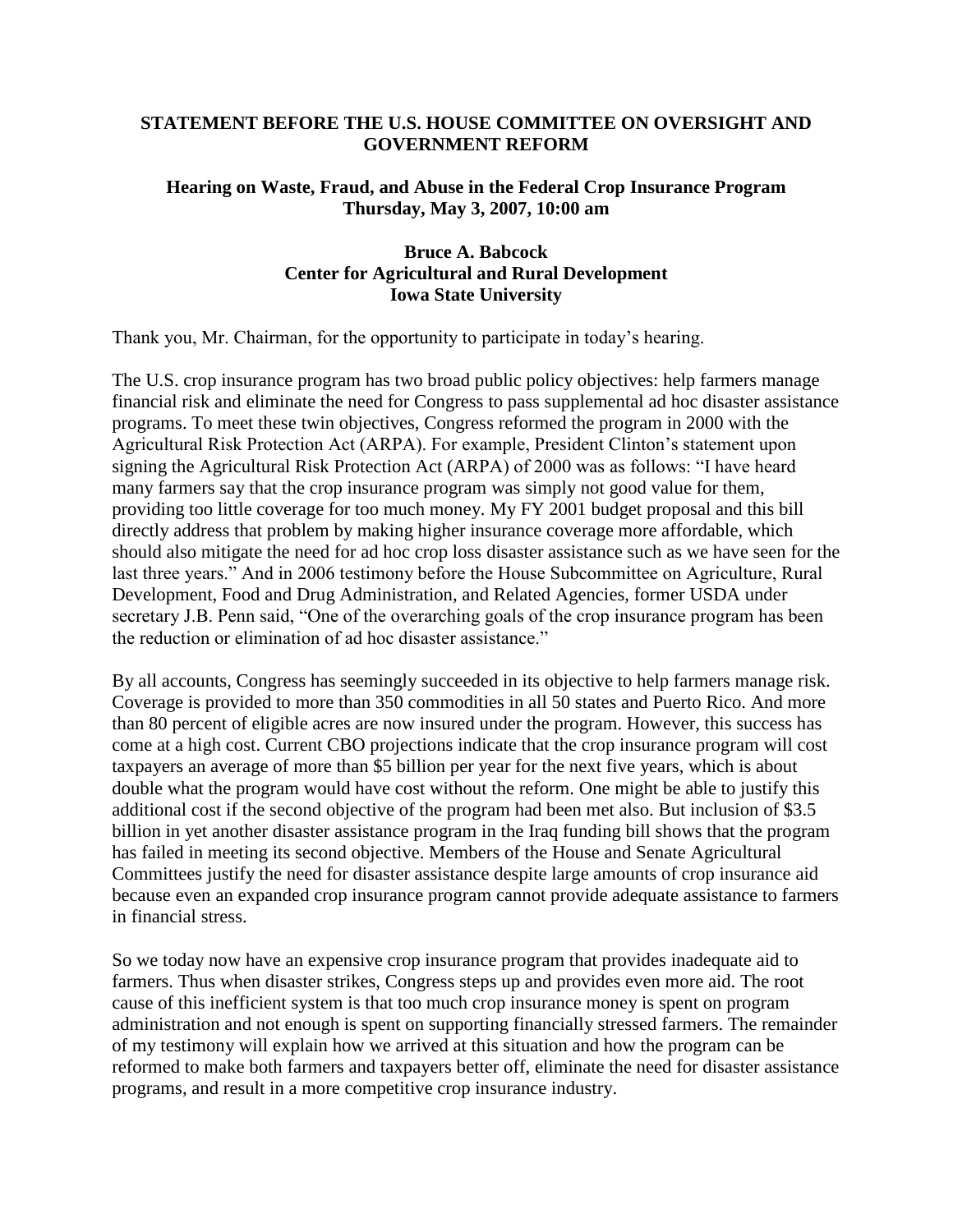### *Taxpayer Support of Crop Insurance*

Since 2001, when the provisions of the Agricultural Risk Protection Act (ARPA) fully came into force, taxpayers have paid \$18.7 billion to deliver \$10.5 billion in net payments (indemnities paid less farm-paid premiums) to farmers. That is, every dollar in net payments provided to farmers costs taxpayers that dollar plus another 78 cents to deliver. Table 1 provides summary program information since 2001. Taxpayer costs equal Administrative and Operating (A&O) subsidies plus net underwriting gains paid to crop insurance providers plus total indemnities paid to farmers minus farmer-paid premiums. Each of these is discussed in turn.

| Year     | <b>Insured</b><br>Acreage<br>(million<br>acres) | <b>Total</b><br><b>Premiums</b><br>(million \$) | <b>Total</b><br><b>Indemnities</b> | <b>Premium</b><br><b>Subsidies</b><br>(million \$) | <b>A&amp;O</b> Subsidies | Underwriting<br>Gains |
|----------|-------------------------------------------------|-------------------------------------------------|------------------------------------|----------------------------------------------------|--------------------------|-----------------------|
| 2001     | 211                                             | 2,962                                           | 2.960                              | 1.772                                              | 626                      | 342                   |
| 2002     | 214                                             | 2,916                                           | 4,067                              | 1.741                                              | 743                      | $-52$                 |
| 2003     | 217                                             | 3.431                                           | 3,259                              | 2,042                                              | 859                      | 378                   |
| 2004     | 221                                             | 4,186                                           | 3,207                              | 2.477                                              | 869                      | 848                   |
| 2005     | 246                                             | 3.949                                           | 2,351                              | 2.344                                              | 861                      | 870                   |
| $2006^a$ | 242                                             | 4,362                                           | 3,415                              | 2,680                                              | 903                      | 908 <sup>b</sup>      |

**Table 1. National crop insurance data**

<sup>a</sup>As reported by RMA as of April 23, 2007.

<sup>b</sup>Estimated from year-to-date loss ratio.

### *Administrative and Operating Subsidies*

It costs money to deliver crop insurance. Company salaries must be paid. Agent commissions must be paid. Loss claims must be verified and paid. And regulatory requirements must be met. In 1980, Congress decided that delivery of the crop insurance program should be given to the private sector so that the program could be expanded as rapidly as possible. Companies had an incentive to expand sales because they were essentially paid a sales commission. For each dollar of premium they brought in, companies were given a percentage. Currently companies are paid A&O subsidies equal to about 20.7 percent of total premium. In 2007, total premium may top \$5 billion because of high crop prices, which translates into more than \$1.04 billion in A&O payments.

By far the largest expense item covered by A&O is agent commissions. Commissions vary dramatically across agents depending on how attractive an agent's customers are to competing crop insurance companies. Agents that have a book of business (their customer base) that generates fewer insurance claims than premium dollars will typically be paid a higher commission percentage than agents who have less attractive books of business. Thus commission rates in the Corn Belt are typically much greater than they are in Texas or North Dakota. Many Corn Belt agents are paid more than 20 percent for each dollar of premium they bring to a company. Companies can afford these high commission rates in the Corn Belt because Corn Belt policies pay out much less than they generate in premiums. That is, companies obtain the bulk of their underwriting gains from Corn Belt farmers.

The best way to think about how agent commissions are determined is with a simple equation:

Commission = A&O plus Underwriting Gain minus Other Costs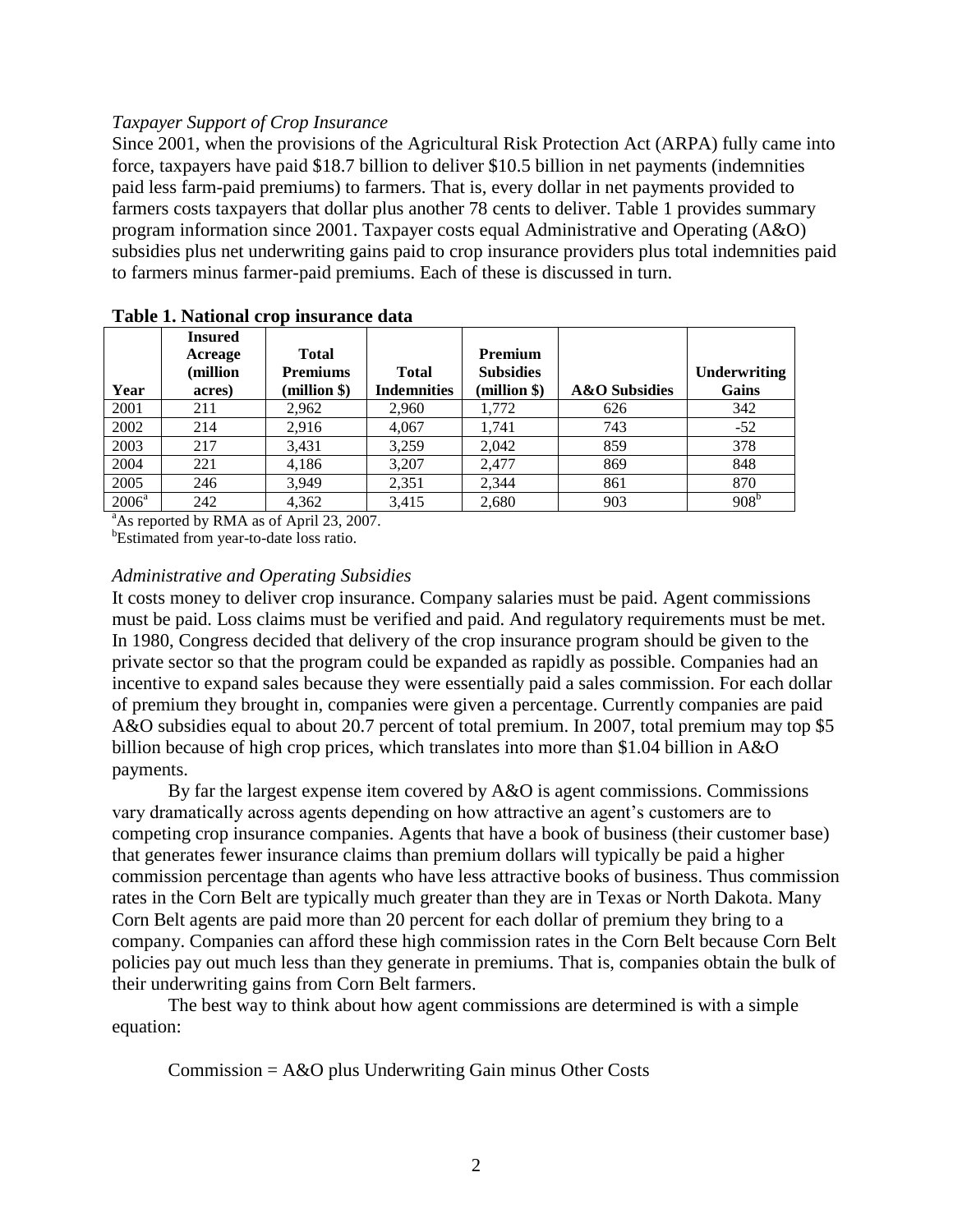Thus, if underwriting gains are 15 percent, A&O is 20 percent, and other costs (loss adjustment costs, salaries, compliance costs, etc.) total 15 percent, then the commission rate will total 20 percent. If underwriting gains drop to 5 percent, the commission rate drops to 10 percent.

The crop insurance industry argues that they could not cover their costs with lower A&O subsidies or lower underwriting gains. This argument is misleading because it does not account for the relationship between commissions and taxpayer support shown in the above equation. The industry's number one cost—agent commissions—would immediately drop as soon as either A&O or underwriting gains were decreased. This shows that crop insurance agents likely rival farmers as the primary beneficiary of taxpayer support for the crop insurance industry.

#### *Net Underwriting Gains*

As mentioned above, variations in agent commissions are largely determined by the profits companies believe they can make from different agents books of business. Profits are generated in years in which premiums exceed insurance claims. In these years crop insurance companies get to keep a portion of the difference, which is known as an underwriting gain. For example, in 2004, premiums exceeded claims by \$979 million. Companies were allowed to keep \$848 million of this difference. In years in which premiums are less than insurance claims, companies may have to pay a portion of the difference, an underwriting loss. In 2002, for example, claims exceeded premiums by \$1.15 billion. Companies had to pay the government \$52 million of this amount.

The 2002 and 2004 examples nicely illustrate why, on average, crop insurance companies generate additional funding to bid up agent commissions activities. In years in which underwriting gains are positive, companies get to keep a larger proportion of the gain than they have to pay the government in years in which there are underwriting losses. The mechanism by which net gains and losses are determined is the Standard Reinsurance Agreement (SRA).

Companies generate net gains from the SRA in two ways. The first is by determining which of their customers are most likely to generate claims and then giving the premium from these customers and responsibility for any subsequent losses directly to the government. The average customer retained by a company therefore has a better risk profile than does the average customer in the overall pool. Thus, average claims from the retained pool will be lower than the overall average, and the company will tend to make money.

However, the overall risk of loss from retained customers is still too large for companies to be willing to take on all losses. Hence the SRA is designed to have the government take on a portion of company losses when claims exceed premiums in exchange for companies giving the government some of their gains when premiums exceed claims. In exchange for companies taking on some of the risk of the crop insurance program, the government is allowing companies to generate some gains. It is almost as if crop insurance companies are selling taxpayers an insurance policy. In years where crop losses are high, taxpayer losses are reduced because some of the losses are covered by the "policy." The premium that taxpayers pay for this policy are the underwriting gains that companies garner in years where crop losses are small. Whether taxpayers are getting a good deal by this bargain depends on the size of the premium paid in good years relative to the payments received in bad years.

Table 2 summarizes one set of conservative estimates of the potential gains and losses to private crop insurance companies from operation of the current SRA. These estimates are based on loss experience from 1993 to 2005 and likely understate the actual underwriting gains that companies currently expect to make. The table presents four equally likely scenarios regarding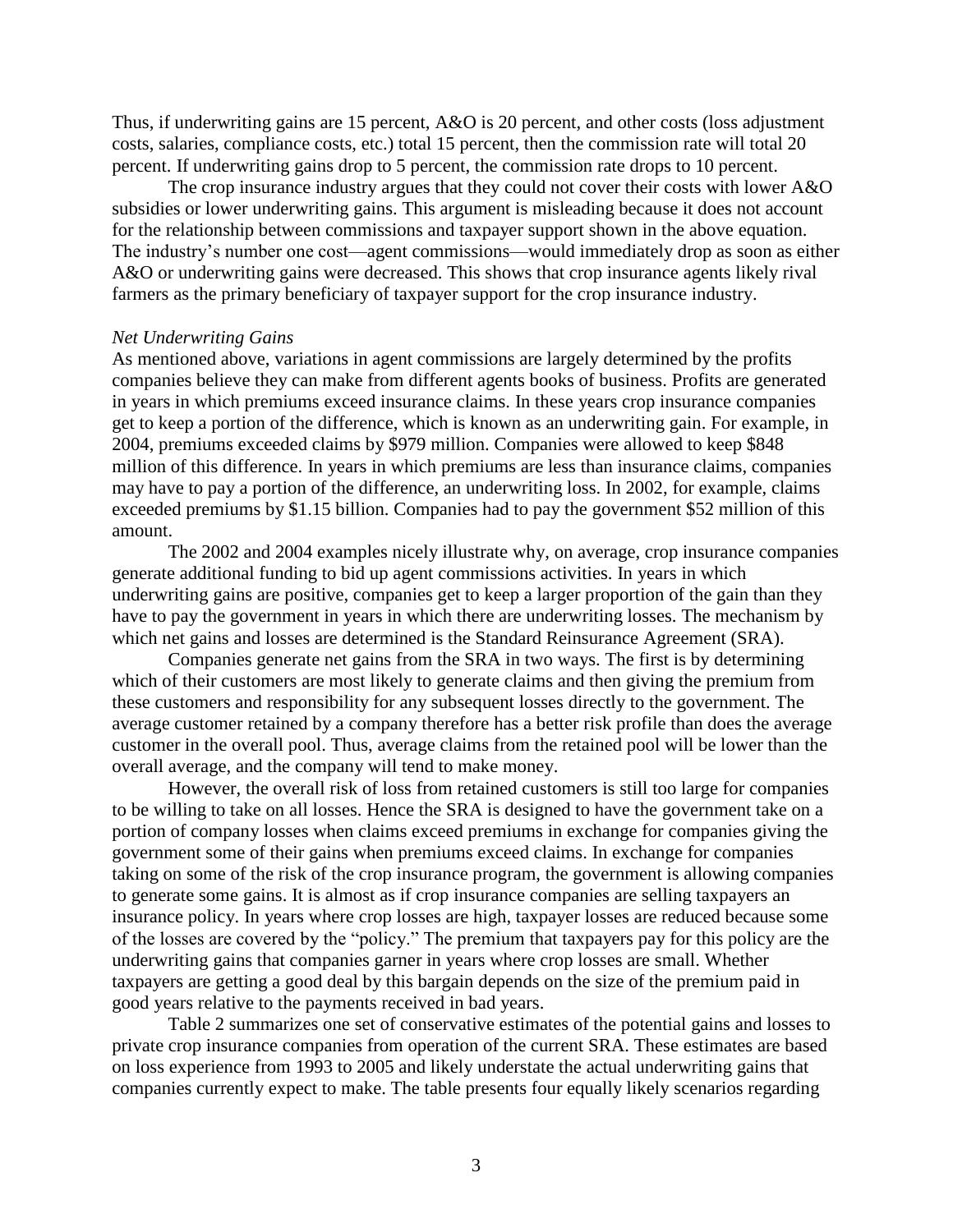crop insurance claims. With \$4 billion in premiums, companies should expect to make \$425 million per year in net underwriting gains. In exchange for paying companies an average of \$435 million per year, taxpayers reduce their loss exposure by \$223 million in one year out of four. I doubt that there are many taxpayers who would choose such an insurance policy in their own lives. It seems that program costs would be much lower if the Federal government simply and directly took all the risk from the crop insurance program rather than buying an over-priced insurance policy from the crop insurance companies. The conditions under which this conclusion is valid are discussed later.

| ີ<br><b>Insurance Claim</b> | <b>Loss Ratio (Indemnity</b> | <b>Ratio of Gain to Total</b> | <b>Total Gain to</b>          |
|-----------------------------|------------------------------|-------------------------------|-------------------------------|
| <b>Scenario</b>             | over Premium)                | <b>Premium</b>                | <b>Companies (\$ million)</b> |
| Very Low                    | 0.53                         | 0.238                         | 953                           |
| Moderately Low              | 0.72                         | 0.136                         | 546                           |
| Moderately High             | 0.76                         | 0.115                         | 462                           |
| Very High                   | 1.28                         | $-0.055$                      | $-223$                        |
| Average                     | 0.82                         | 0.108                         | 435                           |

**Table 2. Potential gains and losses to crop insurance companies under the Standard Reinsurance Agreement**

# *Producer Premium Subsidies*

The last taxpayer cost category is premium subsidy. Farmers must pay for crop insurance, but they pay only a portion of the amount needed to cover insured losses. Throughout the 1980s and 1990s, farmers were reluctant to buy enough crop insurance to satisfy Congress. So to get farmers to buy more insurance, ARPA dramatically decreased the portion that farmers must pay. Currently, farmers pay about 41 percent of the amount needed to cover insured losses. This large subsidy means that most farmers will get substantially more back from the program than they pay it.

It is somewhat of a paradox why farmers require such large subsidies to buy a product that substantially reduces their financial risk. But farmers routinely reduce financial risk in a number of other ways. Growing more than a single crop, raising livestock, working off-farm, employing marketing tools, and adopting risk-reducing management practices—all work to reduce financial vulnerability. In addition, for the lowest-risk farmers, the price of crop insurance may not adequately reflect their risk. So one explanation for this paradox is that for many farmers, the amount of remaining financial risk they face may simply be too small to insure unless the price of insurance is low enough. The current 59 percent average subsidy seems to have reduced the price of insurance to the point where most farmers now consider it worthwhile to purchase. This premium subsidy is now so large that the average farmer in the program can expect a rate of return on producer paid premium of 143 percent.

## *Reducing Costs*

The high costs of crop insurance are a direct result of Congressional decisions made in 2000. Farmers, agents, and companies have simply responded to the incentives created by ARPA. The hope in 2000 was that by spending more money Congress could save money by not having to pass periodic disaster assistance. But now we have both and it is obvious that the efficiency with which taxpayer money is being used can be dramatically increased through reform of the program.